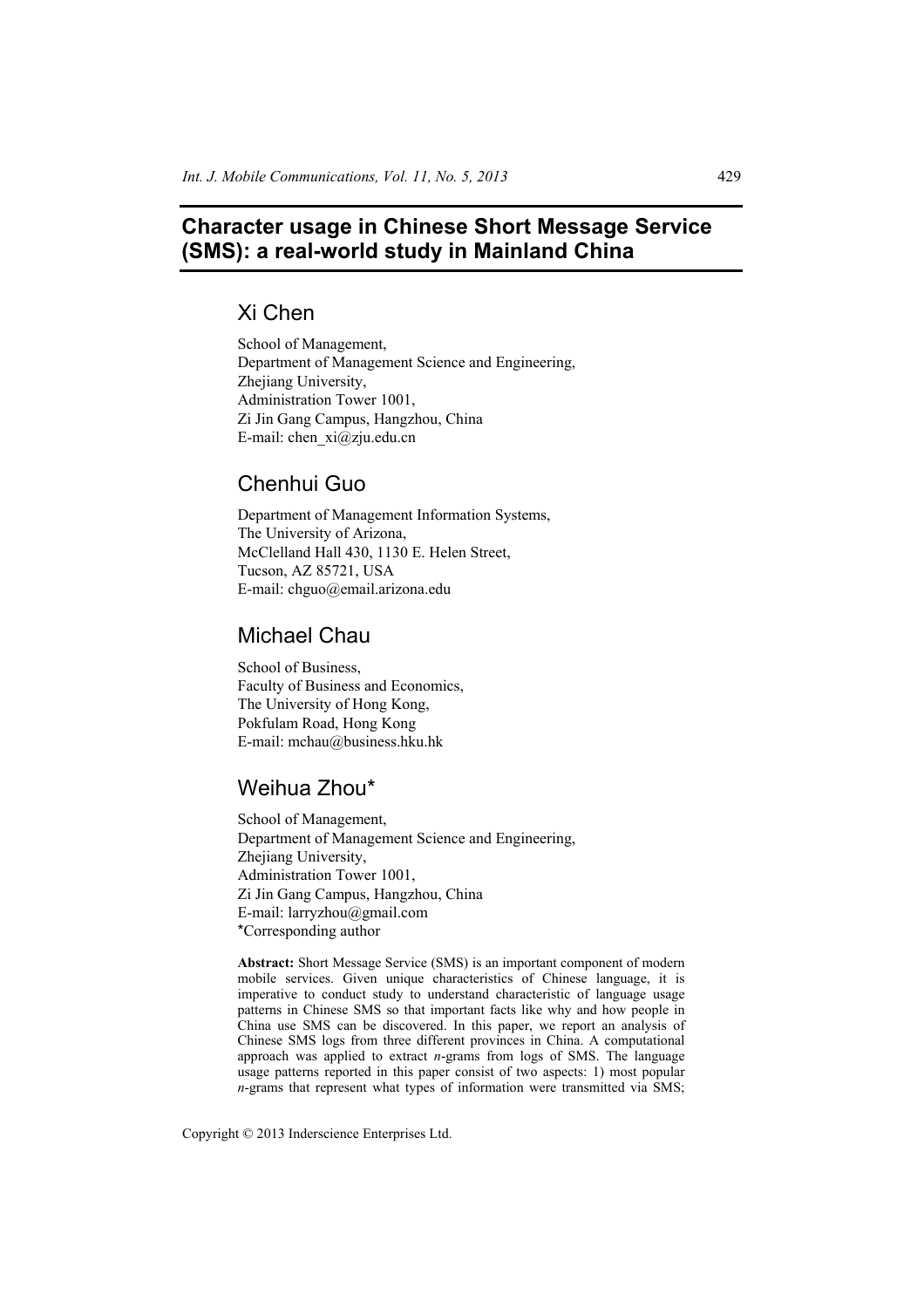2) distribution of *n*-grams in comparison with Zipf laws. We discovered that, compared with other forms of free text in Chinese, SMS contains more conversational elements, which are expressed mostly in bigrams. Trigrams, 4- and 5-grams are less frequent but are closely connected to commercial activities, which may indicate the commercial needs of SMS users.

**Keywords:** mobile communication; SMSs; short message services; character usage; mobile services; text mining.

**Reference** to this paper should be made as follows: Chen, X., Guo, C.H., Chau, M. and Zhou, W.H. (2013) 'Character usage in Chinese Short Message Service (SMS): a real-world study in Mainland China', *Int. J. Mobile Communications*, Vol. 11, No. 5, pp.429–445.

**Biographical notes:** Xi Chen is an Associate Professor of Information Systems at the School of Management, Zhejiang University, China. He obtained his BS (MIS) from Fudan University (China), MS (IS) from National University of Singapore and PhD (IS) from the University of Hong Kong. His research interests are in the areas of data mining and mobile services. His research has appeared or is forthcoming in *Decision Support Systems*, *European Journal of Operational Research*, *Journal of Organisational Computing and Electronic Commerce*, *Journal of the American Society of Information Science and Technology* and *Electronic Commerce Research and Applications*, and in the proceedings of several international conferences.

Chenhui Guo is currently a PhD Student in the Department of MIS, Eller College of Management, The University of Arizona. He obtained his Bachelor of Business Administration from Zhejiang University, Hangzhou, China. His current research interests include electronic markets, crowdsourcing and social media. He is also interested in research topics such as business intelligence and data mining.

Michael Chau is an Associate Professor in the School of Business at the University of Hong Kong. He received a PhD in Management Information Systems from the University of Arizona and a BSc in Computer Science and Information Systems from the University of Hong Kong. His research has appeared in top journals such as *ACM TMIS*, *ACM TOIS*, *CACM*, *DSS*, *IEEE Computer*, *IEEE TKDE*, *JAIS*, *JASIST*, *JMIS* and *MISQ*. He has been ranked as the 14th most productive researcher in the field of information science in 1998–2007.

Weihua Zhou is a Professor at the School of Management, Zhejiang University, China. He received his MS in Applied Mathematics from Zhejiang University, China, and PhD from the Department of Industrial Engineering and Logistic Management, Hong Kong University of Science and Technology. His research interests include supply chain management. His research has appeared in *Operations Research*, *Naval Research Logistics* and *Transportation Research Part B*: *Methodological*.

### **1 Introduction**

Short Message Service (SMS) is one of the most commonly used electronically mediated communication service components of the mobile communication systems and now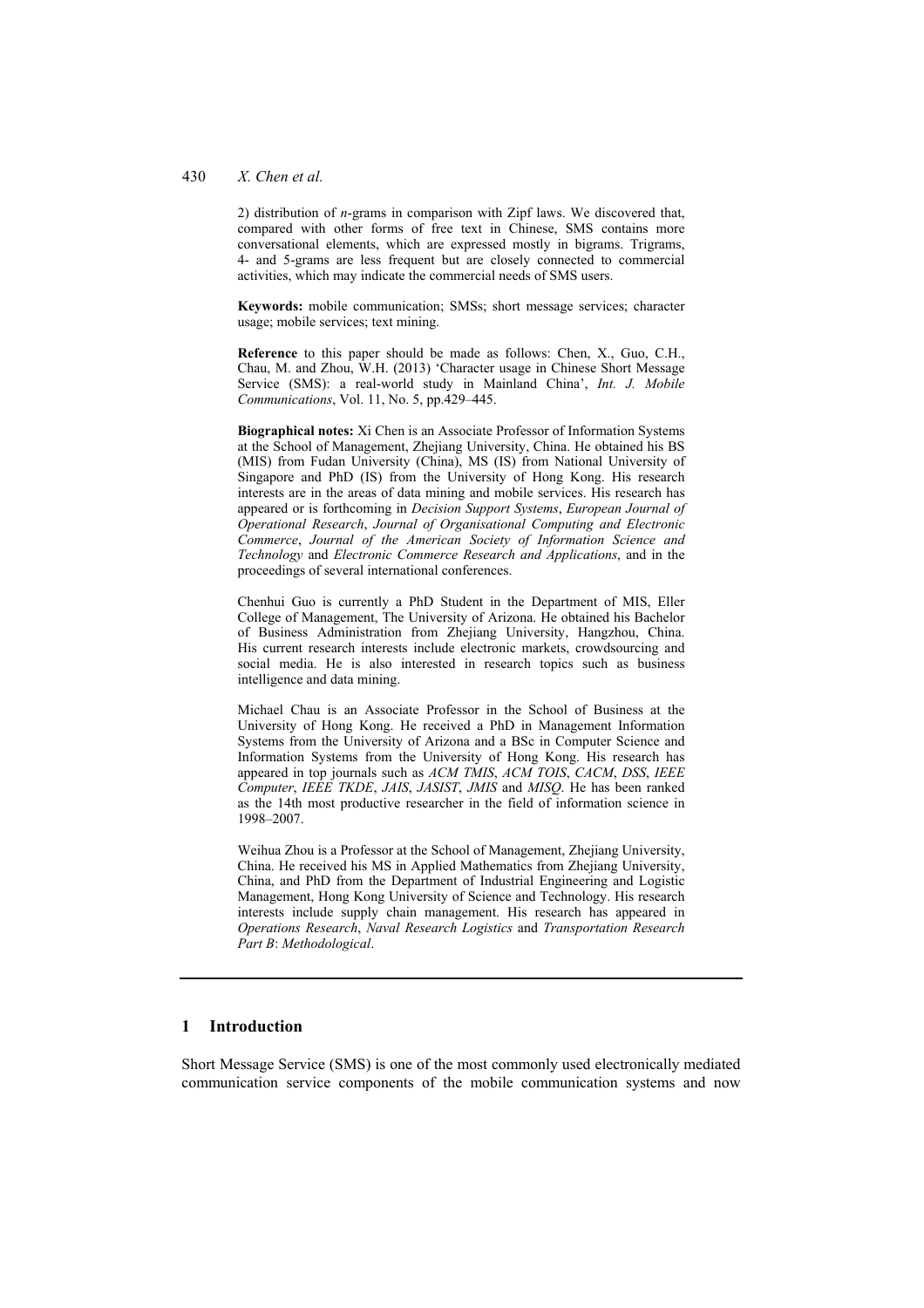available on most popular mobile networks (Constantinos-Vasilios and Ifigeneia, 2008). This popular service allows customer to send and receive short textual message, which is limited to 160 characters (or 70 characters in Chinese) each, instantly to and from other mobile phones in the digital cellular network.

Along with the fast adoption of mobile service throughout the world, SMS becomes a critical part of mobile service together with voice call. Because of keen competition upon voice service, telecommunication industry suffered from a steady decline in Average Revenue Per User (ARPU) in past years. To get revenue back, many telecommunication companies paid attention to the non-voice Value Added Services (VASs), such as SMS and instant message (Turel et al., 2007). It was estimated that 8 trillion text messages will be sent in 2011 (Mobithinking.com, 2011). By 2012, this number will reach 10 trillion (Xceedagents.com, 2011). Although consumers also use other types of messaging services such as e-mail and IM, usage of SMS still occupies the majority portion of consumers' messaging behaviour (Mobithinking.com, 2011).

Generally speaking, the fast growth in text messaging all around the world partially has resulted from relatively high value of Voice-to-SMS price ratio (Poulbere, 2005). SMS in countries with high Voice-to-SMS ratio (around 7 : 1), such as China and India, grow faster than countries with low Voice-to-SMS ratio (around 2 : 1). In China, the typical price for a short message is 0.1 RMB, which is relatively cheap compared with voice call (Hui, 2008). Besides, mobile commerce as a novel business model has drawn the attention of the IT world since the early 21st century. Previous study recognised SMS as a critical medium for mobile marketing, among which many marketing activities are based on SMS (Dickinger and Haghirian, 2004; Arpita and Sapna, 2012).

Previous studies on user behaviour in mobile service mostly depend on survey or experiment data. Differently, we choose actual short message data from real-world application, since we believe that the relevance of textual contents of SMS to the users' preferences is of great importance to the success of mobile advertising (Rau et al., 2011). By analysing textual contents of SMS messages, they can explore customer behaviour and preferences. SMS together with mobile instant message (IM) is a major data source of mobile customers, based on which analysts are enables to store, process and visualise customer behaviour in the mobile business environment.

We initiated the analytical work by using a computational approach that is commonly used in Chinese information retrieval. In this paper, we were engaged in extracting popular phrases used in Chinese short messages, based on Chien's PAT-tree approach (Chien, 1994, 1997). Through this work, we listed most popularly used bigrams, trigrams, 4-grams and 5-grams in Chinese SMS messages, thus analysed the phrase usage at a fundamental level. This forms the basis for future work on exploring popular topics in short messages by using more sophisticated text mining and information retrieval techniques. The short messages we used in the research were originally collected from two main state-owned telecommunication companies in Mainland China. The data source is quite unique and of great value for analysing the linguistic characteristics of Chinese short messages.

In Section 2, we present an in-depth review of current literature about phrase usage in SMS and PAT-tree approach. Section 3 concentrates on data collection and analytical methods, while Section 4 presents our findings. In Section 5, we deliver some discussion about the importance of our findings. Finally, the paper ends with conclusions and future directions in Section 6.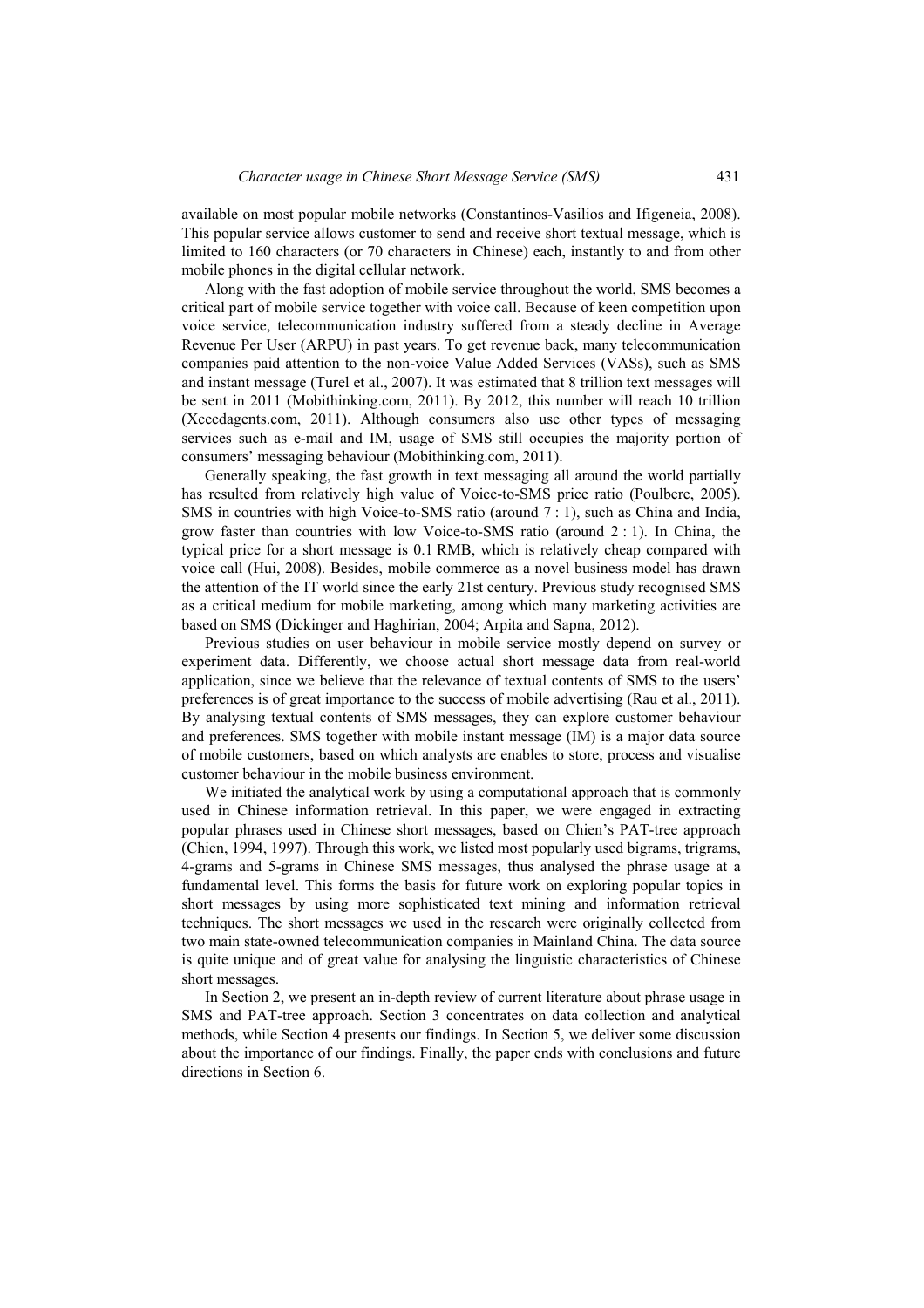#### **2 Literature review**

#### *2.1 Phrase usage in Short Message Service*

Short messages are typically unstructured textual data, via which SMS users deliver meaningful information with each other. Automatic linguistic analysis of short messages can be achieved by using the state-of-the-art text-mining techniques. Text mining and information retrieval studies have been looking into a dozen of textural analytical tasks, including term extraction, text segmentation, text summarisation and so on. Also, they are now conducted on diverse data sources, such as business news (e.g., Ku et al., 2006), web pages (e.g., Qin et al., 2006; Zeng et al., 2011), technical patents (e.g., Tseng et al., 2007), financial statements (e.g., Ravisankar et al., 2011), e-mails (e.g., Zhang et al., 2004), blogs (e.g., Ku et al., 2006; Lu et al., 2010) and instant messages (e.g., Kucukyilmaz et al., 2008). However, little has been done about text mining on short messages. On the other hand, although keywords or feature extraction from text is always an important task in those text-mining studies, very few studies are devoted to analyse and describe the lexical patterns in text. A study on this topic is possible to explore interesting findings, such as users' preferences to products or services and their SMS usage behaviour. We believe that phrase-level–text-mining studies on short messages are of great potential for future research and business implementation.

Since mobile phones usually do not contain full-sized keyboard or powerful input instrument, short messages usually contain only a few words and brief meanings. Once invented, short message is regarded as a way to alert users or to deliver simple messages (Ling, 2005). Short messages are also commonly utilised as a method for greeting and reminding. Besides, commercial institutions may consider adopting SMS as a proper system for advertising and promotion (Rettie et al., 2005).

Studies concerning linguistic analysis of short messages seldom appeared in the previous literature. It might be due to the difficulty of collecting large-scale–real-world SMS message samples. To the best of our knowledge, we only found two studies about linguistic analyses on short messages. Both of them are mainly based on manual analyses, and the sample size of SMS messages they used is small. One of the works is Ling's study, which presented common message length, message complexity and frequently used words in SMS (Ling, 2005). This study summarised themes of short messages and listed several types of SMS contents. Those types listed are coordination, grooming, answers, questions, personal news and so on. Another related research showed that short messages are very different from textual contents of instant messages (IM) on PC platform (Ling and Baron, 2007). We believe with availability of large-scale data set of short messages and advanced computational linguistics approaches, more systematically and large-scale analyses of SMS messages should be conducted to reveal more findings.

#### *2.2 Key-phrase extraction approach for free text in Chinese*

Unlike English text, Chinese text cannot be segmented by spaces. Therefore, an approach to extract phrases from free text in Chinese is required to study usage of phrases in Chinese SMS.

There are three types of key phrase extraction approaches for free text in Chinese, namely dictionary approach, linguistic approach and statistical approach (Ong and Chen,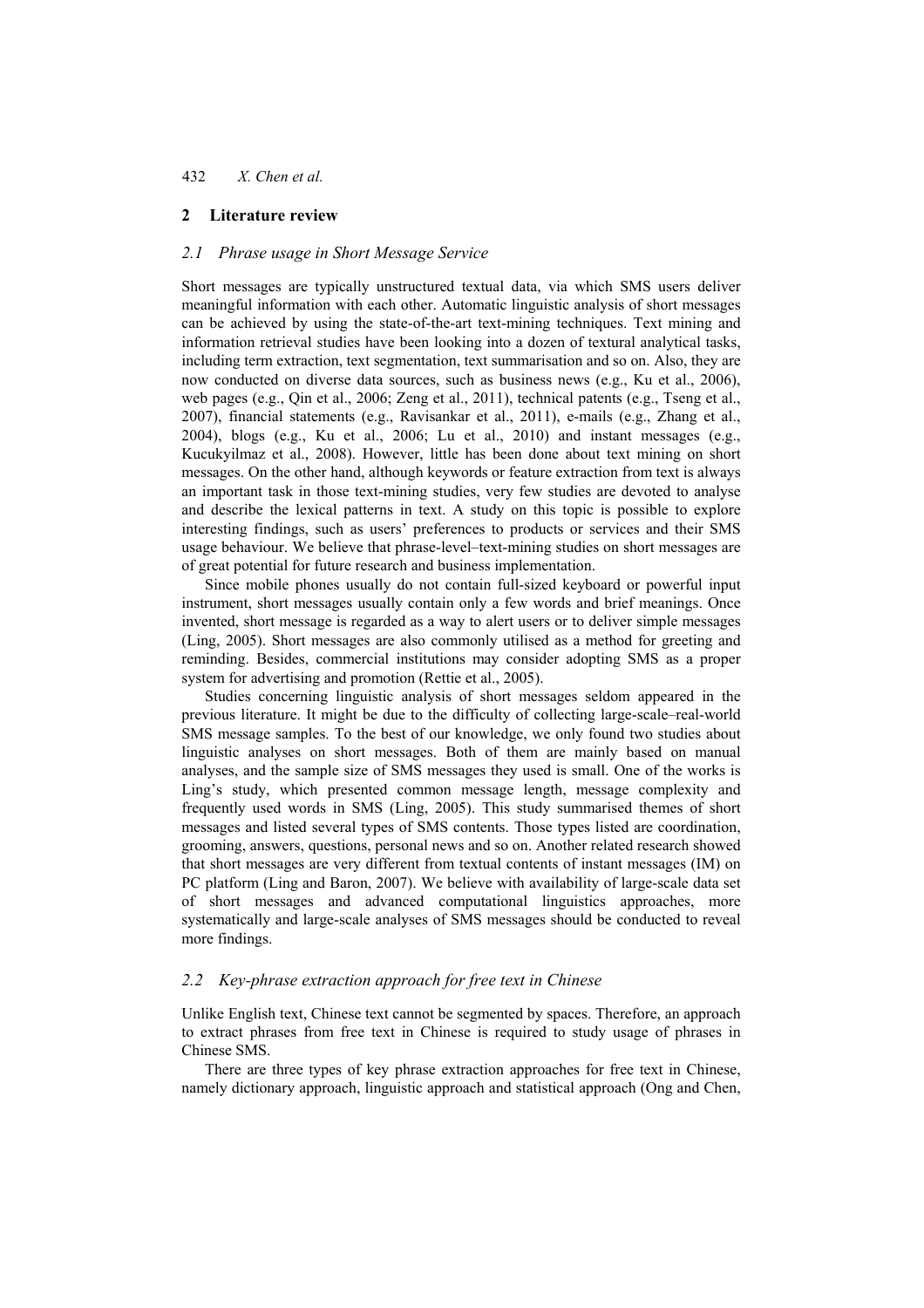1999; Khoo et al., 2002). The dictionary approach runs fast. However, only phrases included in the dictionary can be extracted. In other words, great effort is needed to create a comprehensive dictionary and update it frequently to capture all possible usage of phrases. Usually, it is very difficult to achieve this goal. Linguistic approach extracts phrases based on syntactic and semantic rules. However, Chinese language system is rather complicated to code. Statistical approach has been shown to be efficient for Chinese text mining. It extracts phrases according to co-occurrence of characters or terms. Statistical approach is good at detecting new terms and names. Among a dozen of statistical approaches, Chien put forward a widely adopted phrase extraction method called PAT-tree Chinese phrase extraction approach (Chien, 1997, 1999). Once created, this approach has been adopted in several works in this area. Among those, Chau et al. (2007, 2009) utilised the PAT-tree approach in studying Chinese web-searching problems. They successfully extracted popular Chinese characters and terms in web searching. In their studies, major topics in web searching and the information-seeking behaviour of the users were analysed and presented.

Analysis on the text messages is different from web search log analysis, because SMS messages are usually in the format of free text. However, PAT-tree approach is still suitable for analysing Chinese SMS messages. We, therefore, adopted Chien's approach in SMS message analysis.

#### **3 Data collection and analytical methods**

The SMS data used in the current study were collected from three provinces (Hebei, Jiangxi and Zhejiang) in Mainland China. For Hebei Province and Jiangxi Province, the data were collected from China Mobile. For Zhejiang Province, the data were collected from China Unicom. We collected 13 samples from Hebei Province, six samples from Jiangxi Province and 12 samples from Zhejiang Province. Each sample was as large as 20 Megabytes and consisted of approximately 400,000 records.

The three provinces are in different areas of China and represent different levels of development. Zhejiang province is on the east coast and is one of the most developed provinces in China. Hebei province is in the north area of China and Jiangxi province is in the middle area of China. According to a recent study conducted by Baidu, the three provinces also represent different usage levels of mobile telecommunication. Zhejiang and Hebei are among the top 10 whereas Jiangxi's rank is 14 in terms of their citizen's usage of mobile telecommunication network (Baidu, 2011). The mobile users of Zhejiang, Hebei and Jiangxi account for around 5, 5 and 2.5%, respectively, of the total of China. So, the samples are believed to represent the general population of mobile phone users in China.

All the data was downloaded directly from the middleware of China Mobile and China Unicom. The commercial messages have already been filtered by the middleware. The phone numbers of the senders and receivers were also removed from the middleware to avoid the issue of privacy leak. We did not make any other changes to the original data to make sure that the data we analysed reflect the true situation.

The data was collected during the second week in August 2009. The time of data collection was evenly distributed across different time periods in a week as shown in Table 1. More samples were collected during peak times because there were more message activities during peak time according to our prior analysis.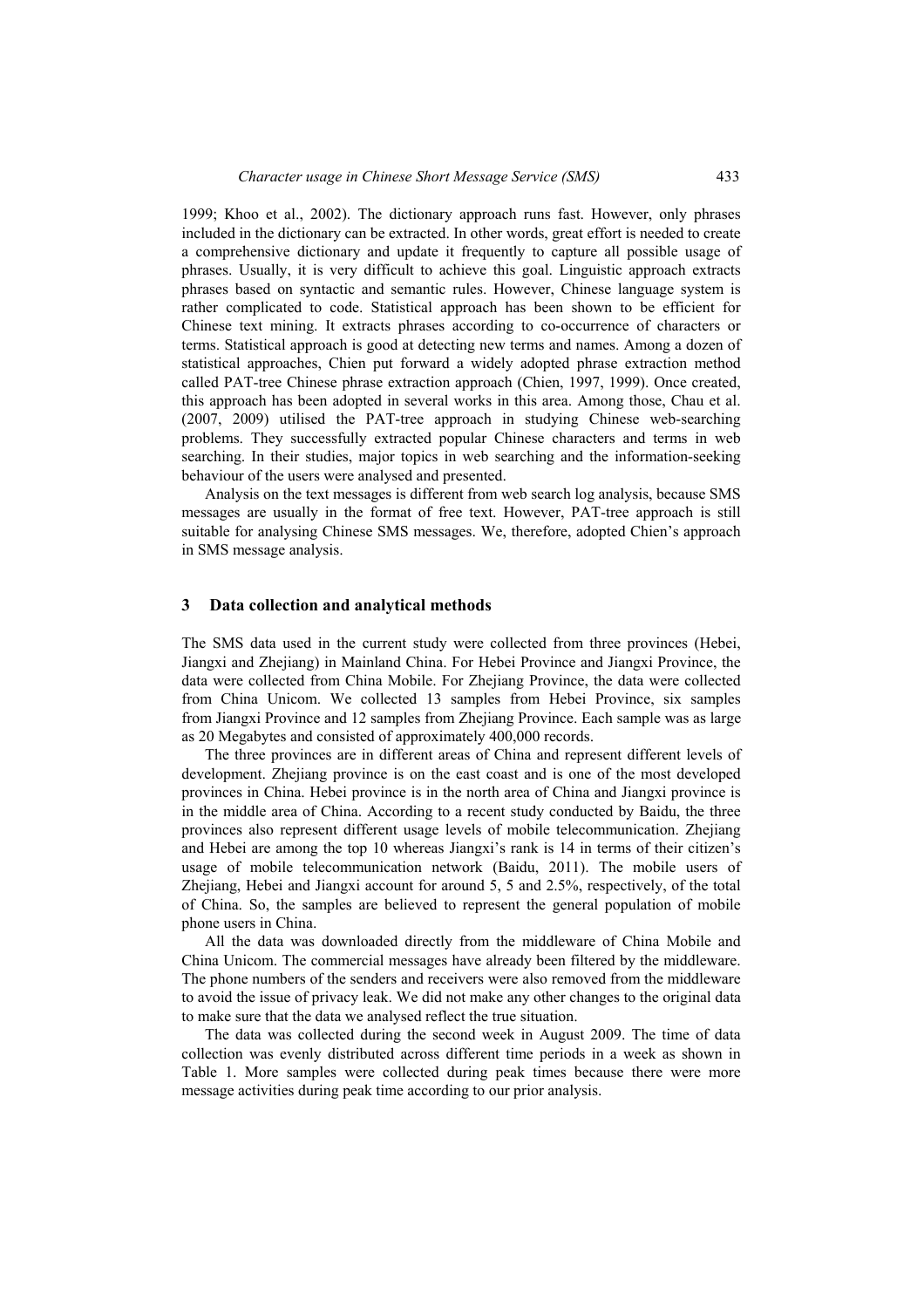Table 1 Time for data collection

|                                                                        | Weekdavs                                                     | Weekends                                                     |
|------------------------------------------------------------------------|--------------------------------------------------------------|--------------------------------------------------------------|
| Peak times (10.00)<br>$am-1.00$ pm and<br>7.00 to $11.00 \text{ pm}$ ) | 5 samples from Hebei and Zhejiang,<br>3 samples from Jiangxi | 3 sample from Hebei and Zhejiang,<br>1 sample from Jiangxi   |
| Non-Peak times                                                         | 3 samples from Hebei and Zhejiang,<br>1 sample from Jiangxi  | 2 samples from Hebei, 1 samples<br>from Zhejiang and Jiangxi |

Most current study on mobile services usage or adoption is based on survey or experimental research. However, both of them may not be able to study the actual behaviours of users in real-world application. A recent trend is to analyse the actual behaviours of users through their usage data. However, a big challenge for such approach is that there are always too many data to analyse. Therefore, computational approach is used. We choose to use Chien's approach because it is one of the most popular approaches that have been used in different applications of Chinese free text analysis as we have discussed in Section 2.2.

The first step of Chien's approach is to build a PAT-tree, an indexing structure that has been used for free text processing both in Chinese and in English. The construction of PAT-tree relies on the concept of semi-infinite string. Basically, PAT-tree uses a binary tree to record the position of all possible semi-infinite strings in a text.

Not all the semi-infinite strings are phrases with complete meanings. The second step is to select Complete Lexical Patterns (CLPs) from all indexed semi-infinite strings. The selection of CLP relies on three measurements, namely association norm estimation (AE), Left Context Dependency (LCD) and Right Context Dependency (RCD) (Chien, 1997, 1999).

Suppose  $x = x_1, x_2, x_3, ..., x_n$  is a lexical pattern under examination. Let *y* and *z* be the two longest substrings of *x* ( $y = x_2, x_3, x_4, ..., x_n$ ). Association norm estimation is used to examine the association norm between *y* and *z*. The higher the value, the higher is the possibility that the *y* and *z* always appear together.

LCD measures how x is closely related to its adjacent left strings. Likewise, RCD measures how  $x$  is closely related to its adjacent right strings. Let  $|L|$  be the number of unique left adjacent strings and |*R*| be the number of unique right adjacent strings. Let  $\alpha$  and  $\beta$  be the left adjacent strings and right adjacent strings of *x*, respectively. |*L*| and |*R*| should be bigger than a selected threshold  $t_1$  and  $\text{Max}_{\beta} f(x\beta) / f(x)$  and  $\text{Max}_{\alpha} f(\alpha x) / f(x)$  should be smaller than another threshold  $t_2$ , otherwise x have left or RCD, where  $f(x)$ ,  $f(\alpha x)$  and  $f(x\beta)$  are the occurrence frequency of *x*, *x* and its left adjacent string, *x* and its right adjacent string, respectively.

In summary, to identify a CLP, the following conditions  $(1)$ ,  $(2)$  and  $(3)$  must all be satisfied. The frequencies of phrases can be determined from the PAT-tree. The value of  $\alpha$  and |*L*| can also be extracted from an inverse PAT-tree, whereas the value of β and |*R*| can be extracted from a normal PAT-tree. For details, please refer to Chien (1997, 1999).

$$
T_1 = \min\{|L|, |R|\} \ge t_1\tag{1}
$$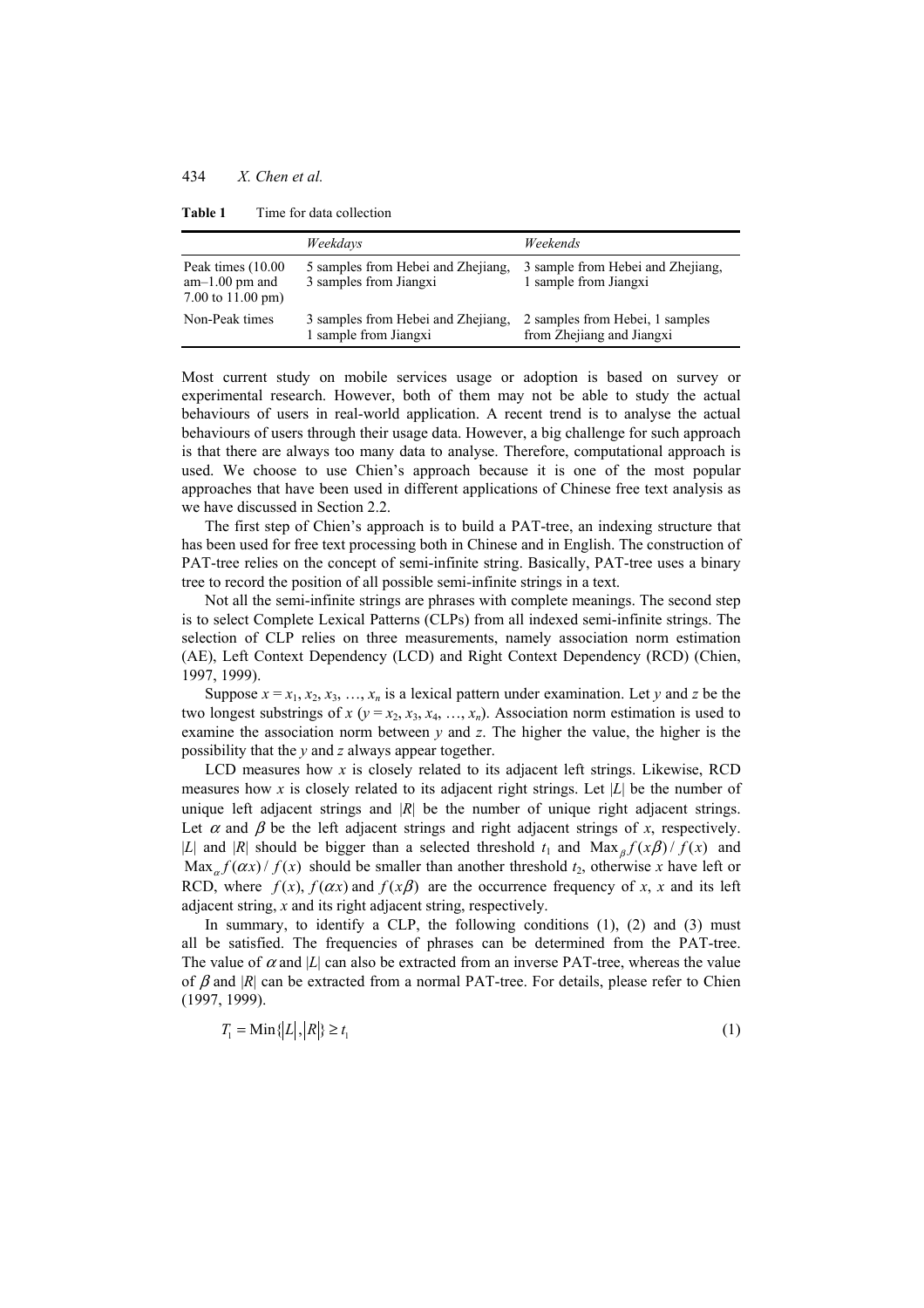*Character usage in Chinese Short Message Service (SMS)* 435

$$
T_2 = \text{Max}\left\{\frac{\text{Max}_{\alpha}f(\alpha x)}{f(x)}, \frac{\text{Max}_{\beta}f(\beta x)}{f(x)}\right\} \le t_2
$$
\n(2)

$$
T_3 = AE_x = \frac{f_x}{f_y + f_z - f_x} \ge t_3.
$$
\n(3)

Clearly,  $t_1$ ,  $t_2$  and  $t_3$  are three critical thresholds that help detect meaningful phrases extracted. However, little literature discussed the details on the determination of their values.

#### **4 Results**

After construction of the PAT-tree, we obtained all the possible semi-infinite strings in short message records. In Chinese language, each lexical pattern usually consists of 2–5 characters. Following this rule, the keywords we extracted from millions of short message records can be divided into four groups in terms of the length of the lexical patterns from 2 to 5 (i.e., bigrams, trigrams, 4-grams and 5-grams).

On the basis of our observations, we set value of  $t_3$  at 0.02 for bigrams, 0.03 for trigrams, 0.3 for 4-grams and 0.4 for 5-grams. The threshold values and the number of phrases extracted are shown in Table 2.

**Table 2** Threshold values for the three conditions

| n-grams                     | <i>Bigrams</i> | Trigrams   | 4-grams    | 5-grams    |
|-----------------------------|----------------|------------|------------|------------|
| $t_1$ condition             | >20            | >20        | $\geq$ 20  | $\geq$ 20  |
| $t_2$ condition             | < 0.3          | $\leq 0.3$ | $\leq 0.3$ | $\leq 0.3$ |
| $t_3$ condition             | >0.02          | >0.03      | $\geq 0.3$ | >0.4       |
| Number of phrases extracted | 3861           | 4733       | 1932       | 601        |

#### *4.1 Popular phrases in Chinese Short Message Services*

To know the usage of Chinese phrases in SMSs, we look at the most popular bigrams, trigrams, 4-grams and 5-grams extracted from the records. Table 3 illustrates the top 50 popular bigrams and trigrams along with its English translation and frequencies in our data.

According to Table 3, we noticed that terms with two Chinese characters used in SMS are mostly about people's daily life. The term ' $\hat{\sigma} \vec{\tau}$ ' (today) is the most popular word in short messages, with a high average frequency of 19,069 among all samples. '明天' (tomorrow) is ranked second with an average frequency of 16,206. Including other top popular keywords such as '晚上' (night) and '下午' (afternoon), we found that a dozen of top popular bigrams in short messages are about time and schedule. People are more likely to use SMS to deliver information about their everyday life schedules. Besides, the frequent usage of terms such as '回来' (come back), '吃饭' (eat), '上班' (go to work) and '睡觉' (sleep) give us a brief description of common SMS users' daily activities. Living in a fast-developing country, Chinese SMS customers make good use of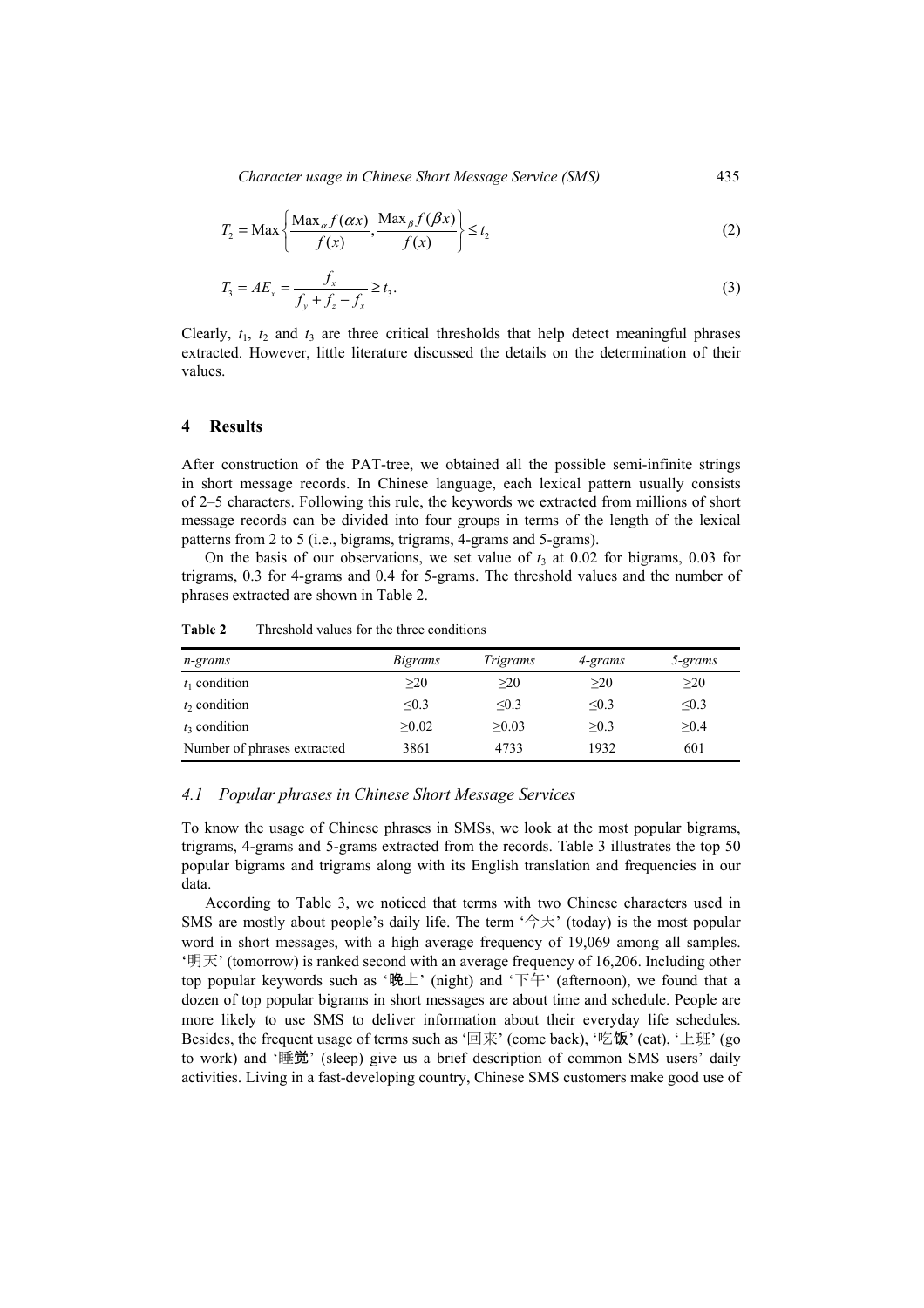this new technology to keep up with the fast pace of modern life. Another type of frequently used bigrams includes salutations between husbands (老公) and wives (老婆), indicating Chinese SMS customers most often send messages to their family members. Interestingly, the high occurrences of phrases '信息' (message) and '手机' (mobile phone) show that SMSs or other types of mobile services are hot topics in SMS. In the list of top bigrams used in Chinese SMS, most phrases are content words, but there are still several non-content-bearing phrases such as ' $-\wedge$ ' (one thing) and '也不' (neither). Different from character usage in Chinese web search engines revealed by Chau et al. (2009), phrase usage in SMS is more close to online free text.

The commonly used trigrams in Chinese SMSs are similar to bigrams. The most popular trigram is '发信息' (send message) with an average frequency of 2725. Information about people's daily activities takes up a large portion of the list, including '看电视' (watch TV) and '睡不着' (cannot fall asleep). We noticed that even the most popular trigram has a much lower frequency compared with those popular bigrams. In natural Chinese language, most meaningful terms are a single Chinese character or a combination of two Chinese characters. As a result, most terms with more than two characters in natural Chinese language are phrases built from two meaningful terms combined together. For instance, the popular trigram '看电视' (watch TV) is a combination of two terms, namely '看' (watch) and '电视' (TV). In addition, the term '石家庄' (Shijiazhuang, name of the capital city of Hebei Province) ranked 4th in the list of most popular trigrams, because we collected part of the research data from Hebei Province. Another interesting finding is that  $\Delta E$  (RMB), a business-related content term, is a heavily used phrase. As mentioned before, the bigrams and trigrams, which are most commonly used in Chinese SMSs, are mostly about people's daily life and are more close to free text in natural Chinese language.

However, unlike usage of bigrams and trigrams, usage of 4-grams and 5-grams, which are terms with more than three Chinese characters, has distinctive characteristics. In Table 4, we illustrated the top 50 popular 4-grams and 5-grams used in Chinese SMS (see Table 4).

An observation from the 4-grams and 5-grams in the phrases extracted from Chinese short message records reveals that terms with more than three characters are more related to commercial information, such as bank account and payment. The names of Construction Bank of China (CBC) and Industrial and Commercial Bank of China (ICBC) appear in the list as one of the most popular 4-grams. These two banks have huge service networks in the Mainland China and are involved in Chinese people's economic lives. The list of the most popular 4-grams and 5-grams also contains many bank-related terms such as '活期余额' (savings deposit balance) and '储蓄卡账户' (saving card account). There are other types of commercial services information as well, for example, '详情请咨询' (for further details please contact), '店庆周年答' (store's anniversary celebration), etc.

There are many conversational expressions in 4-grams and 5-grams. For example, there are also some *n*-grams expressing the meaning of grooming and greetings that appeared in the top 50 4-grams, such as '注意身体' (take care of your health), '好好休息' (take a good rest), '生日快乐' (happy birthday), '注意安全' (be careful), '做个好梦' (have a nice dream), '不要担心' (do not worry), '天天快乐' (happy everyday), '休息一下' (take a rest) and '好好学习' (study hard). In the top 50 5-grams,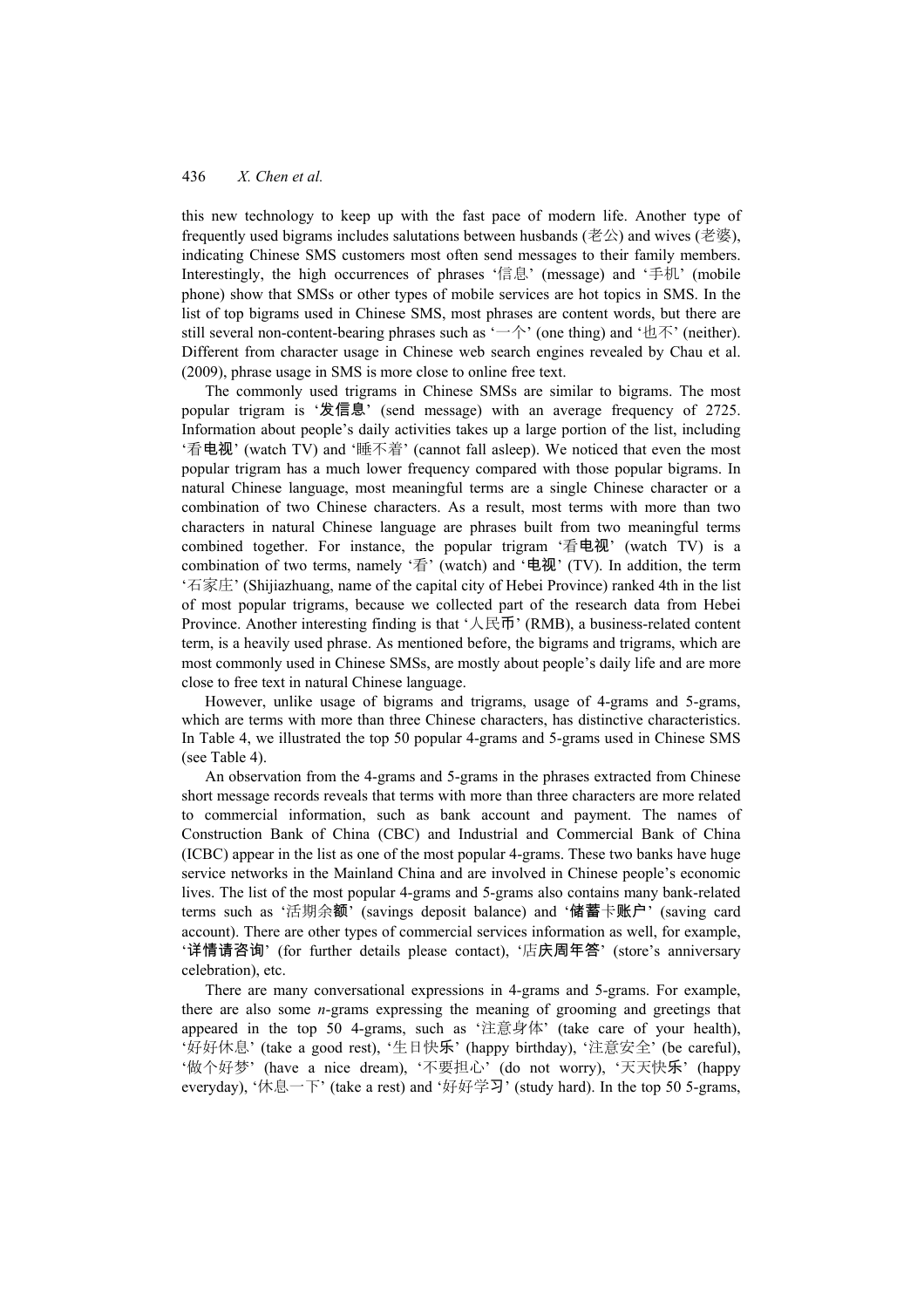phrases like '多穿点衣服' (wear warmly), '天天好心情' (in a good mood everyday), '好好睡一觉' (have a good sleep) and '开心每一天' (happy everyday) are very common greetings in Chinese, '到时候再说' (wait until then), '有时间过来' (come when available), '收到请回复' (please reply if receiving this message) and '以后有机会' (we will have a chance to do something in the future) are very common conversational phrases.

In summary, daily life is still a hot topic in 4-grams and 5-grams. Compared with bigrams and trigrams, 4-grams and 5-grams in Chinese SMS can express more complete meaning. Senders usually input these phrases to tell the recipient what to do, what the senders do and even describe the status of something briefly.

| Rank           | <b>Bigram</b> | Translation       | Freq.  | Trigram | Translation                      | Freq. |
|----------------|---------------|-------------------|--------|---------|----------------------------------|-------|
| $\mathbf{1}$   | 今天            | Today             | 19,069 | 发信息     | Send message                     | 2725  |
| $\overline{2}$ | 明天            | Tomorrow          | 16,206 | 有时间     | Have time                        | 2691  |
| 3              | 回来            | Come back         | 12,838 | 看电视     | Watch TV                         | 1809  |
| 4              | 老婆            | Wife              | 11,983 | 发短信     | Send short message               | 1748  |
| 5              | 时候            | Time              | 11,335 | 早点睡     | Sleep early                      | 1506  |
| 6              | 吃饭            | Eat               | 10,297 | 睡不着     | Cannot fall asleep               | 1506  |
| 7              | 老公            | Husband           | 10,138 | 一定要     | Must (incomplete)                | 1504  |
| 8              | 晚上            | Night             | 9799   | 好不好     | is it ok?                        | 1220  |
| 9              | 不好            | Not good          | 9482   | 没办法     | No way to do                     | 1164  |
| 10             | 信息            | Message           | 9334   | 人民币     | RMB (Chinese<br>currency)        | 994   |
| 11             | 时间            | Time              | 9256   | 发过来     | Send message to (Sb.)            | 969   |
| 12             | 手机            | Mobile phone      | 9071   | 到时候     | At that time                     | 939   |
| 13             | 上班            | Go to work        | 8784   | 不方便     | Not convenient                   | 915   |
| 14             | 一个            | One (thing)       | 8695   | 没关系     | Never mind                       | 902   |
| 15             | 睡觉            | Sleep             | 8326   | 一辈子     | Lifetime                         | 825   |
| 16             | 回家            | Go home           | 8278   | 没时间     | Have no time                     | 810   |
| 17             | 过来            | Come              | 8163   | 过几天     | In a few days                    | 793   |
| 18             | 一下            | One time, a while | 7952   | 明天去     | Will do tomorrow                 | 787   |
| 19             | 朋友            | Friend            | 7704   | 不舒服     | Be sick                          | 779   |
| 20             | 也不            | Neither           | 7175   | 个小时     | (a few) Hours                    | 774   |
| 21             | 下午            | Afternoon         | 7039   | 明天早     | Tomorrow morning<br>(incomplete) | 770   |

**Table 3** Top 50 popular bigrams and trigrams used in Chinese SMS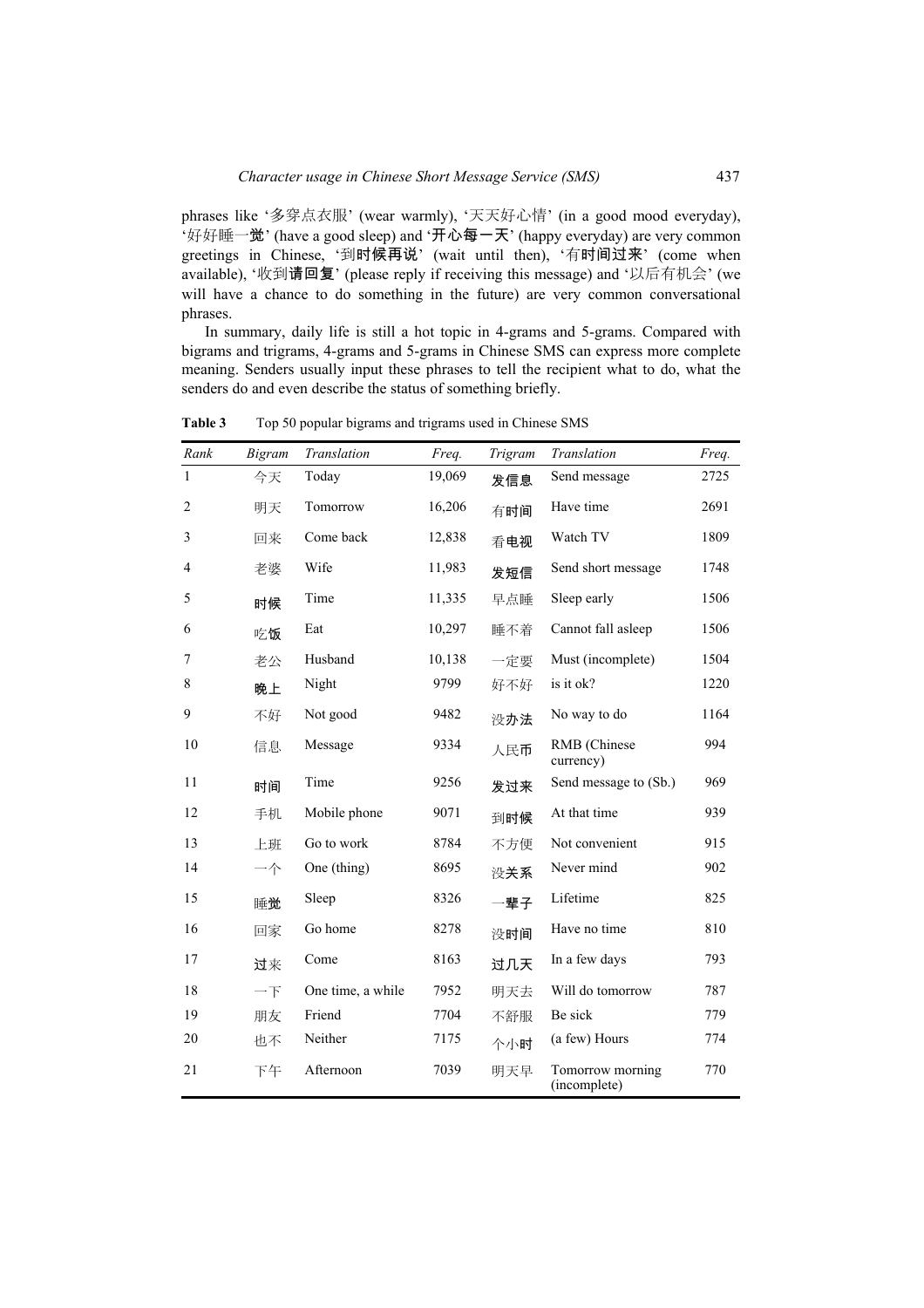| Rank | Bigram | Translation               | Freq. | Trigram | Translation                      | Freq. |
|------|--------|---------------------------|-------|---------|----------------------------------|-------|
| 22   | 一起     | Together                  | 6770  | 石家庄     | (Capital of Hebei)               | 770   |
| 23   | 不想     | Don't want to             | 6750  | 段时间     | (a few) periods of time          | 750   |
| 24   | 回去     | Come                      | 6246  | 不认识     | Don't know<br>(somebody)         | 747   |
| 25   | 没事     | Nothing                   | 6071  | 女朋友     | Girlfriend                       | 726   |
| 26   | 告诉     | Tell                      | 5959  | 有一个     | Have a                           | 724   |
| 27   | 短信     | Short message             | 5948  | 今天不     | Can't do today                   | 716   |
| 28   | 还有     | Still have<br>(something) | 5751  | 问一下     | Ask about                        | 713   |
| 29   | 好好     | Well                      | 5646  | 办公室     | Office                           | 696   |
| 30   | 还没     | Not yet                   | 5620  | 一起去     | Go together                      | 693   |
| 31   | 休息     | Take a rest               | 5609  | 开玩笑     | Kidding                          | 687   |
| 32   | 以后     | Later                     | 5468  | 一会儿     | A while                          | 680   |
| 33   | 宝贝     | Honey                     | 5240  | 明天上     | Tomorrow morning<br>(Incomplete) | 668   |
| 34   | 昨天     | Yesterday                 | 5126  | 男朋友     | Boyfriend                        | 662   |
| 35   | 下班     | After work                | 4849  | 一个月     | One month                        | 659   |
| 36   | 几天     | Several Days              | 4713  | 身份证     | ID card                          | 641   |
| 37   | 因为     | Because                   | 4438  | 还以为     | (Somebody) believe               | 637   |
| 38   | 有事     | <b>Busy</b>               | 4434  | 回信息     | Reply message                    | 635   |
| 39   | 都不     | Not                       | 4354  | 长时间     | Long time                        | 619   |
| 40   | 亲爱     | Darling                   | 4231  | 等一下     | Wait a minute                    | 610   |
| 41   | 不用     | Needn't                   | 4204  | 也不想     | Don't want too                   | 607   |
| 42   | 一定     | Must                      | 4165  | 每天都     | Every day (do<br>something)      | 603   |
| 43   | 一点     | A little                  | 4154  | 打过来     | Call me                          | 589   |
| 44   | 家里     | At Home                   | 4093  | 今天下     | This afternoon<br>(Incomplete)   | 589   |
| 45   | 不回     | Not go back               | 4022  | 不说话     | Keep silence                     | 587   |
| 46   | 工作     | Work                      | 4021  | 不相信     | Not believe                      | 579   |
| 47   | 已经     | Already                   | 3993  | 手机号     | Cell number                      | 574   |
| 48   | 东西     | Something                 | 3962  | 信息给     | Message to (sb.)                 | 573   |
| 49   | 开心     | Happy                     | 3896  | 不会来     | Won't come                       | 571   |
| 50   | 公司     | Company                   | 3771  | 呜呜呜     | (sound of weeping)               | 566   |

Table 3 Top 50 popular bigrams and trigrams used in Chinese SMS (continued)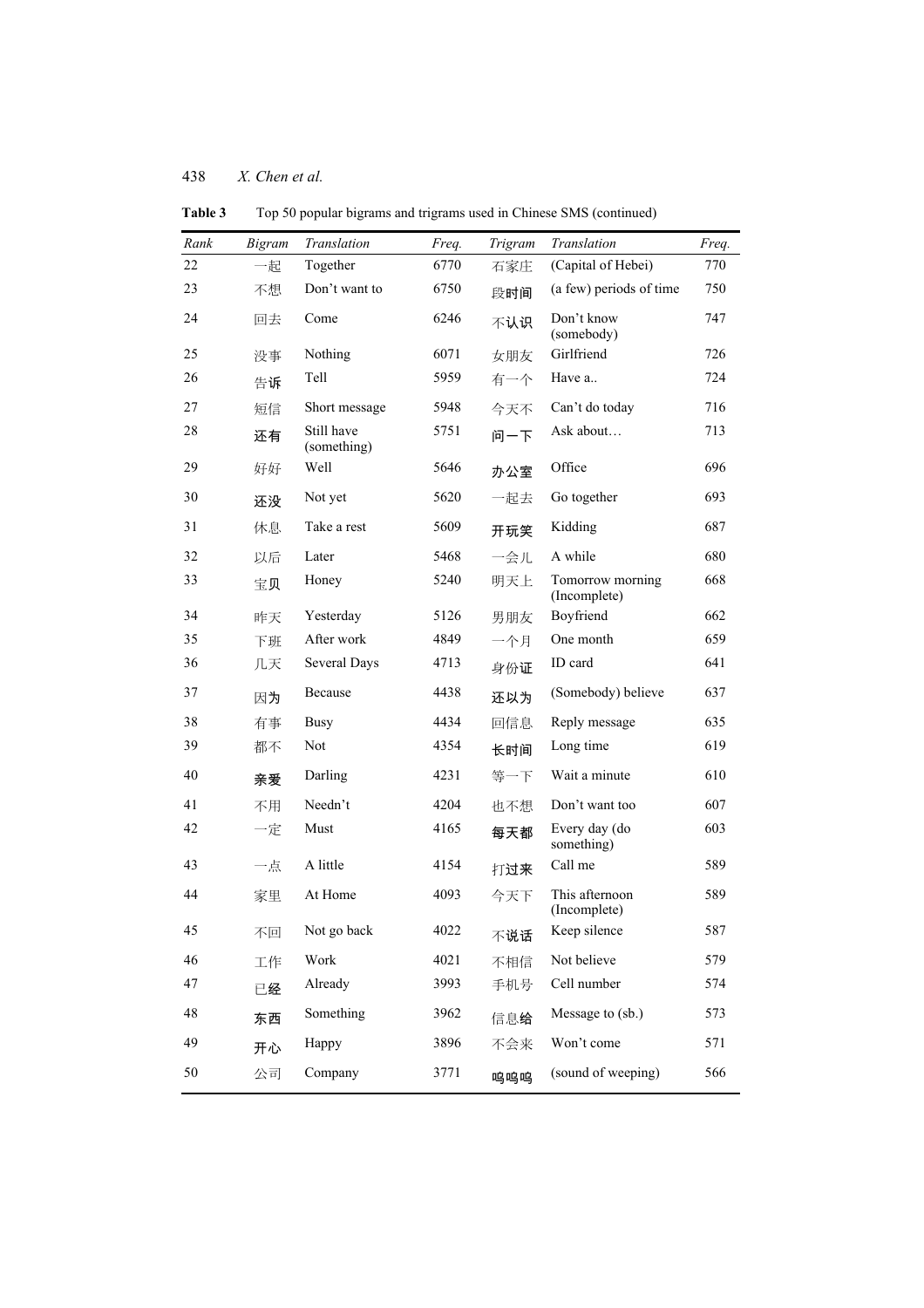| Rank           | 4-gram       | Translation                       | Freq. | 5-gram          | Translation                                  | Freq. |
|----------------|--------------|-----------------------------------|-------|-----------------|----------------------------------------------|-------|
| 1              |              | 不好意思 I'm sorry                    | 2822  |                 | 账户余额为 The balance of account is              | 608   |
| 2              |              | 早点休息 Rest early                   | 1059  |                 | 储蓄卡账户 Saving card account                    | 490   |
| 3              |              | 建设银行 CBC (name of a<br>bank)      | 886   |                 | 阅读本邮件 Read this mail                         | 370   |
| $\overline{4}$ |              | 注意身体 Take care of<br>your health  | 815   |                 | 分缴费成功 Successful payment instalment          | 342   |
| 5              |              | 时候回来 Come back at                 | 685   |                 | 可直接回复 Reply message directly                 | 303   |
| 6              |              | 好好休息 Take a good rest             | 668   |                 | 缴费金额为 Payment amount is                      | 200   |
| 7              |              | 已成功为 Successfully                 | 631   |                 | 时候有时间 Have time at                           | 96    |
| 8              |              | 活期余额 Demand deposit<br>balance    | 610   |                 | 送多重好礼 Send gifts to                          | 85    |
| 9              |              | 生日快乐 Happy Birthday               | 576   |                 | 详情请咨询 For further details please<br>contact  | 82    |
| 10             |              | 今天下午 Today afternoon              | 560   |                 | 手机快没电 Cell phone out of battery soon         | 77    |
| 11             |              | 手机没电 Cell phone out of<br>battery | 543   |                 | 手机歌曲库 Cell phone music storage               | 75    |
| 12             |              | 明天早上 Tomorrow<br>morning          | 515   |                 | 牡丹贷记卡 (name of a debit card)                 | 69    |
| 13             |              | 温馨提示 Kindly remind                | 513   |                 | 今天没上班 Didn't go to work today                | 66    |
| 14             |              | 心情不好 In a bad mood                | 501   |                 | 牡丹信用卡 (name of a credit card)                | 64    |
| 15             |              | 注意安全 Be careful                   | 497   | 今晚到明天 Overnight |                                              | 64    |
| 16             | 有限公司 Limited | corporation                       | 494   |                 | 信息也不回 Even not reply message                 | 63    |
| 17             |              | 工商银行 ICBC (name of a<br>bank)     | 477   |                 | 多穿点衣服 Wear warmly                            | 63    |
| 18             | 今天晚上 Tonight |                                   | 444   |                 | 店庆周年答 The store's anniversary<br>celebration | 62    |
| 19             |              | 明天上午 Tomorrow<br>morning          | 438   |                 | 到时候再说 Wait until then                        | 61    |
| 20             |              | 呜呜呜呜 (sound of<br>weeping)        | 426   |                 | 酒店等服务 Hotel and other services               | 61    |
| 21             |              | 昨天晚上 Yesterday night              | 365   |                 | 世界精彩尽 A wonderful world                      | 61    |
| 22             |              | 发个信息 Send a message               | 349   |                 | 月宽带时长 Monthly usage time for<br>broadband    | 61    |
| 23             |              | 明天下午 Tomorrow<br>afternoon        | 304   | 身体不舒服 Be sick   |                                              | 59    |
| 24             |              | 工行信使 Bank messager                | 284   |                 | 天天好心情 In a good mood everyday                | 58    |
| 25             |              | 不回信息 Not reply<br>message         | 273   |                 | 龙卡信用卡 (name of a credit card)                | 57    |

**Table 4** Top 50 popular 4-grams and 5-grams used in Chinese SMS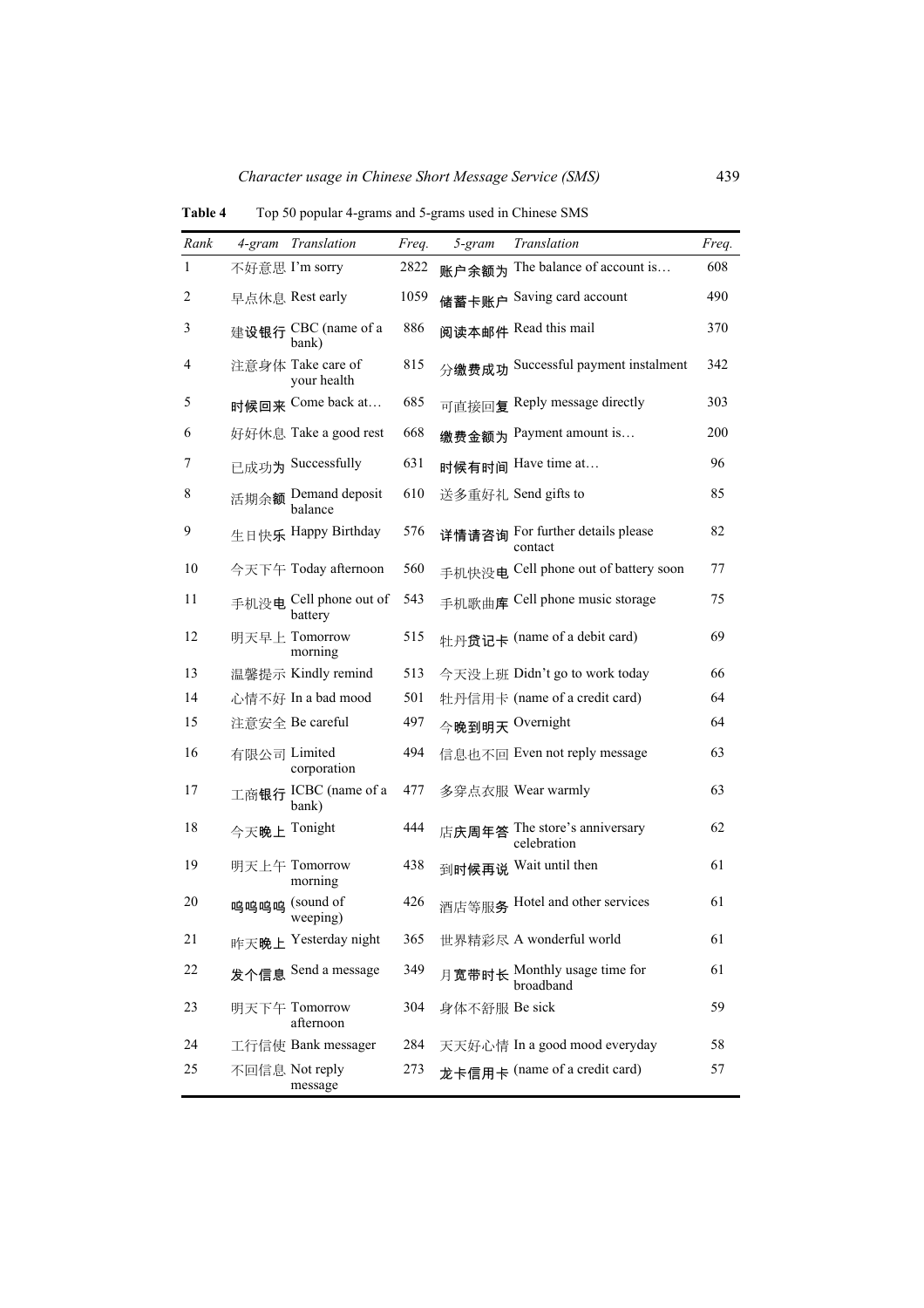|  | Table 4 | Top 50 popular 4-grams and 5-grams used in Chinese SMS (continued) |  |  |  |  |
|--|---------|--------------------------------------------------------------------|--|--|--|--|
|--|---------|--------------------------------------------------------------------|--|--|--|--|

| Rank |              | 4-gram Translation                     | Freq. | 5-gram            | Translation                                                    | Freq. |
|------|--------------|----------------------------------------|-------|-------------------|----------------------------------------------------------------|-------|
| 26   |              | 一点都不 Not at all                        | 272   |                   | 好好睡一觉 Have a good sleep                                        | 56    |
| 27   |              | 一起吃饭 Eat together                      | 252   | 支出人民币 Pay RMB     |                                                                | 55    |
| 28   |              | 好好照顾 Take good care<br>of (somebody)   | 252   |                   | 有点不舒服 Be a little sick                                         | 49    |
| 29   |              | 发个短信 Send a short<br>message           | 242   |                   | 中信信用卡 (name of a credit card)                                  | 48    |
| 30   |              | 不用担心 Don't worry                       | 238   | 心里不舒服 Feel uneasy |                                                                | 48    |
| 31   |              | 做个好梦 Have a nice<br>dream              | 234   |                   | 一定要好好 Must do sth. well                                        | 47    |
| 32   |              | 回来吃饭 Come back for<br>dinner           | 227   |                   | 下午有时间 Have time in the afternoon                               | 46    |
| 33   |              | 几点下班 When will be off<br>work          | 216   |                   | 有时间过来 Come when available                                      | 46    |
| 34   |              | 回家吃饭 Come home for<br>dinner           | 215   |                   | 长途话费多 Fee for long distance call                               | 45    |
| 35   |              | 身体健康 Good health                       | 206   |                   | 网用户拨打 Users may call                                           | 45    |
| 36   |              | 明天中午 Tomorrow noon                     | 205   |                   | 信息都不回 Even not reply message                                   | 44    |
| 37   |              | 明天 <b>还要</b> Will still do<br>tomorrow | 197   |                   | 开心每一天 Happy everyday                                           | 43    |
| 38   |              | 一路顺风 Godspeed                          | 193   |                   | 账户卡取额 Account balance                                          | 43    |
| 39   |              | 今天中午 Today noon                        | 190   |                   | 收到 <b>请回复</b> Please reply if receiving (this message)         | 43    |
| 40   |              | 好好学习 Study hard                        | 187   | 对身体不好 Not healthy |                                                                | 43    |
| 41   |              | 建行对账 CBC (a bank)<br>balance           | 187   |                   | 账户折取额 Account limit                                            | 41    |
| 42   |              | 保重身体 Take care                         | 184   |                   | 世界好友周 International Friendship Week                            | 40    |
| 43   |              | 天天快乐 Happy everyday                    | 183   |                   | 款越野吉普 (a model of) Cross-county jeep                           | 39    |
| 44   |              | 账户余额 Account balance                   | 182   |                   | 以后有机会 (we) will have a chance to do<br>something in the future | 39    |
| 45   |              | 休息一下 Take a rest                       | 171   |                   | 北风成焦点 North wind becomes the focus                             | 39    |
| 46   |              | 友情提示 Friendly remind                   | 170   |                   | 降雨不明显 Raining slightly                                         | 39    |
| 47   |              | 即日起至 From now on                       | 167   |                   | 明天要上班 Have to work tomorrow                                    | 38    |
| 48   |              | 工作顺利 Hope your work<br>is going well   | 166   |                   | 说话不算数 break one's promise                                      | 36    |
| 49   | 好想好想 Missing | (somebody) very<br>much                | 162   |                   | 体验海滨酒 Experiencing a brand of wine                             | 33    |
| 50   |              | 时候过来 Come back at                      | 160   |                   | 发信息过来 Send message to me                                       | 33    |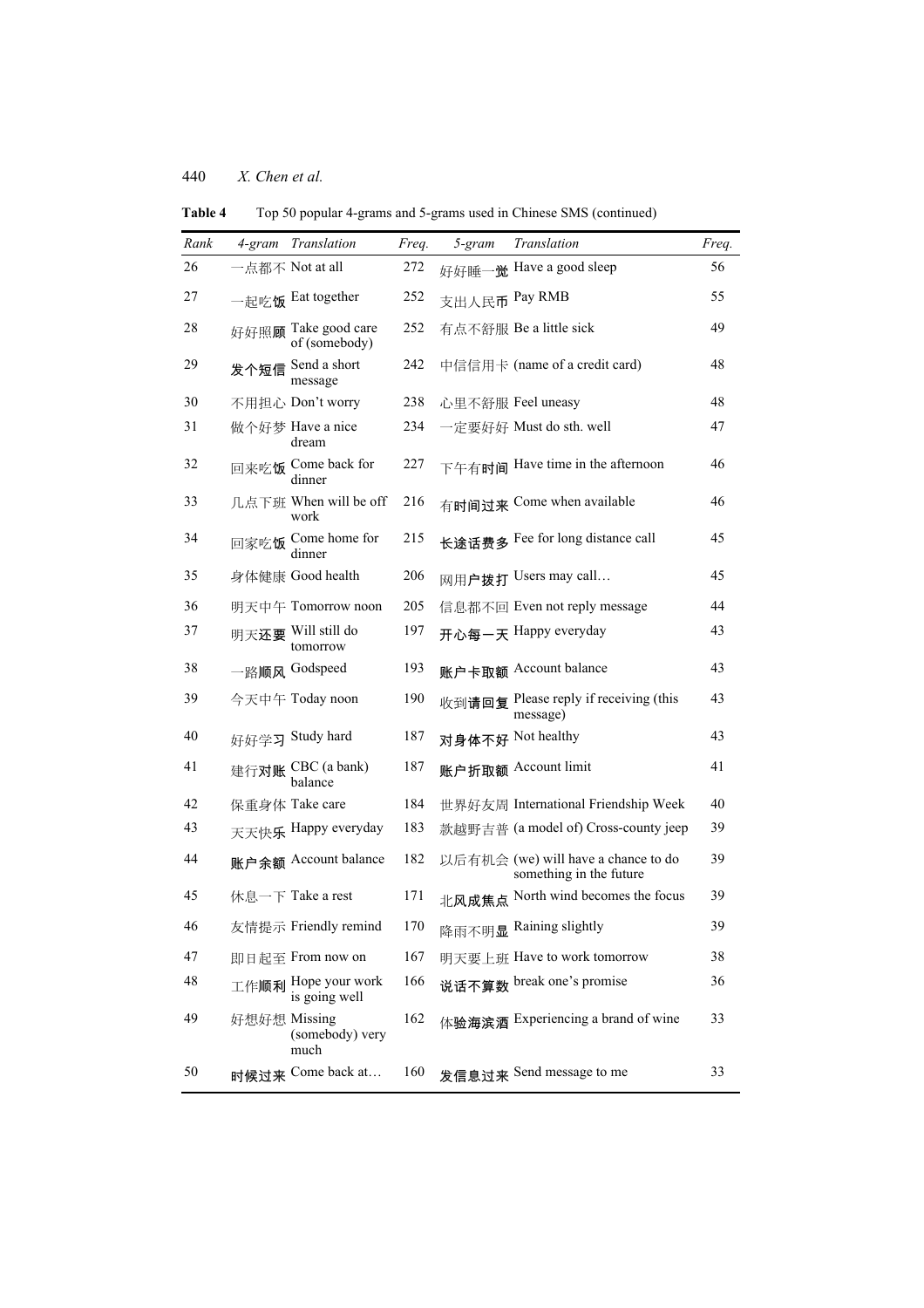### *4.2 The Zipf distribution of the extracted phrases in SMS*

The Zipf law states the relationship between frequencies and ranks of word tokens in a corpus. The widely used form of Zipf distribution is as follows (Mandelbrot, 1953)

$$
f = k / (\gamma + \alpha)^{\beta} \tag{4}
$$

where  $\alpha$  and  $\beta$  are constants for a text being analysed. The Zipf curve shows the linear relation between log-rank and log-frequency. According to the literatures, Zipf curve should have a slope of −1 if the data follow the Zipf distribution.

Many studies have shown evidence that distribution of word tokens in various corpuses follows Zipf distribution. Ha et al. (2003) examined distribution of characters in both English and Chinese. They found that combined Zipf curve of bigrams, trigrams and 4-grams complied to Zipf's law approximately. Spink et al. (2001) used a double-log rank-frequency plot to show that Excite search log data followed the Zipf distribution. Chau et al. (2009) also discovered that characters usage in Chinese web search log followed Zipf distribution.

In our research, we drew Zipf curves of all four categories of grams and all *n*-grams combined in Figure 1, and conducted regression analyses to calculate the value of slopes. As shown in Figure 1 (where the straight line is ' $y = 13 - x$ '), the curves fall gently at the beginning and went down horizontally with the straight line  $y = 13 - x$ . Zipf curve of the combined phrases is at the top of the figure, followed by the curves of bigrams, trigrams and 4-grams. The curve of 5-grams is at the bottom of the figure, reflecting the situation that more bigrams and trigrams are extracted from the SMS records than 4-grams and 5-grams. In contrast, fewer popular 4-grams and 5-grams can be found in short messages.



Figure 1 Zipf curve for extracted phrases in Chinese SMS (see online version for colours)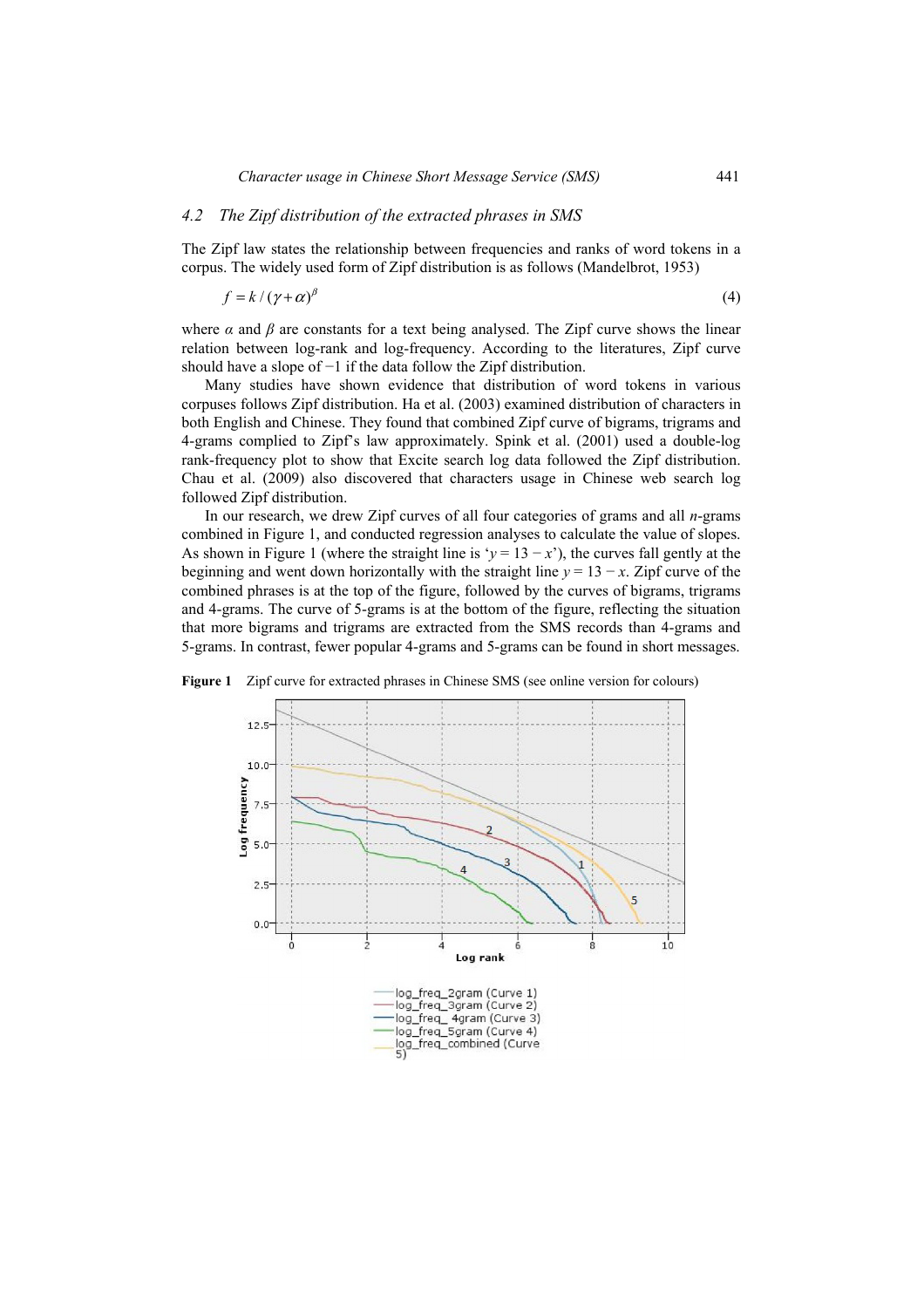To know precisely about the relationship between natural logarithm of ranks and natural logarithm of frequencies, we presented the results of Ordinary Least Square (OLS) estimation of linear regression analyses with a slope and an intercept for the *n*-grams in Table 5. As shown in the table, the Zipf curves for the four categories of extracted phrases have negative slopes (coefficients) ranging from −1.251 to −1.901. The coefficient of Zipf curve of all *n*-grams combined is −1.847. The *R* squares of the regression models are very close to 1.0, showing that the frequencies of extracted terms follow Zipf distribution. In general, curve graph and result of regression analysis verify that phrases extracted from Chinese short message records fit Zipf distribution quite well.

*n-grams Intercept* (*Std. Error*) *Sloop* (*Std. Error*) *R Square*  Bigrams 17.448\*\*\* (0.098)  $-1.901***$ (0.013) 0.840 Trigrams 11.155\*\*\* (0.064)  $-1.586***$ (0.009) 0.879 4-grams 11.324\*\*\* (0.063)  $-1.446***$ (0.009) 0.924 5-grams 8.254\*\*\* (0.064)  $-1.251***$ (0.012) 0.950 All n-grams 18.010\*\*\* (0.048)  $-1.847***$ (0.006) 0.904

**Table 5** The results of regression analyses of double-log plots

Significance level: \*\*\**p*-value < 0.001.

### **5 Discussion**

#### *5.1 Academic implications*

A study on language usage characteristics of SMSs is of great interests but relatively rare. Ling (2005) conducted a sociolinguistics of SMS analysis of Norwegians. A similar research was carried out in 2007, which compared the linguistic characteristics of SMS and online instant messaging services in English (Ling and Baron, 2007). However, very few studies have focused on SMS in Chinese. Our study revealed some interesting findings regarding characters usage patterns in Chinese SMS.

• Characters usage pattern in Chinese short message followed Zipf distribution. However, the coefficients of bigrams, trigrams, 4-grams and 5-grams showed a different pattern from those reported in web search log analysis (Chau et al., 2009). In our study, bigrams have the lowest coefficient and 5-grams have the highest coefficient, which indicates that the usage of bigrams was more diversified than trigrams, 4-grams and 5-grams in SMS. On the other hand, Ha et al. (2003) reported that the coefficients in Chinese free text were close to −1. In our study, the coefficients for bigrams, trigrams, 4-grams and 5-grams are very close to −1. In comparison, in the web search log analysis (Chau et al., 2009), the coefficients of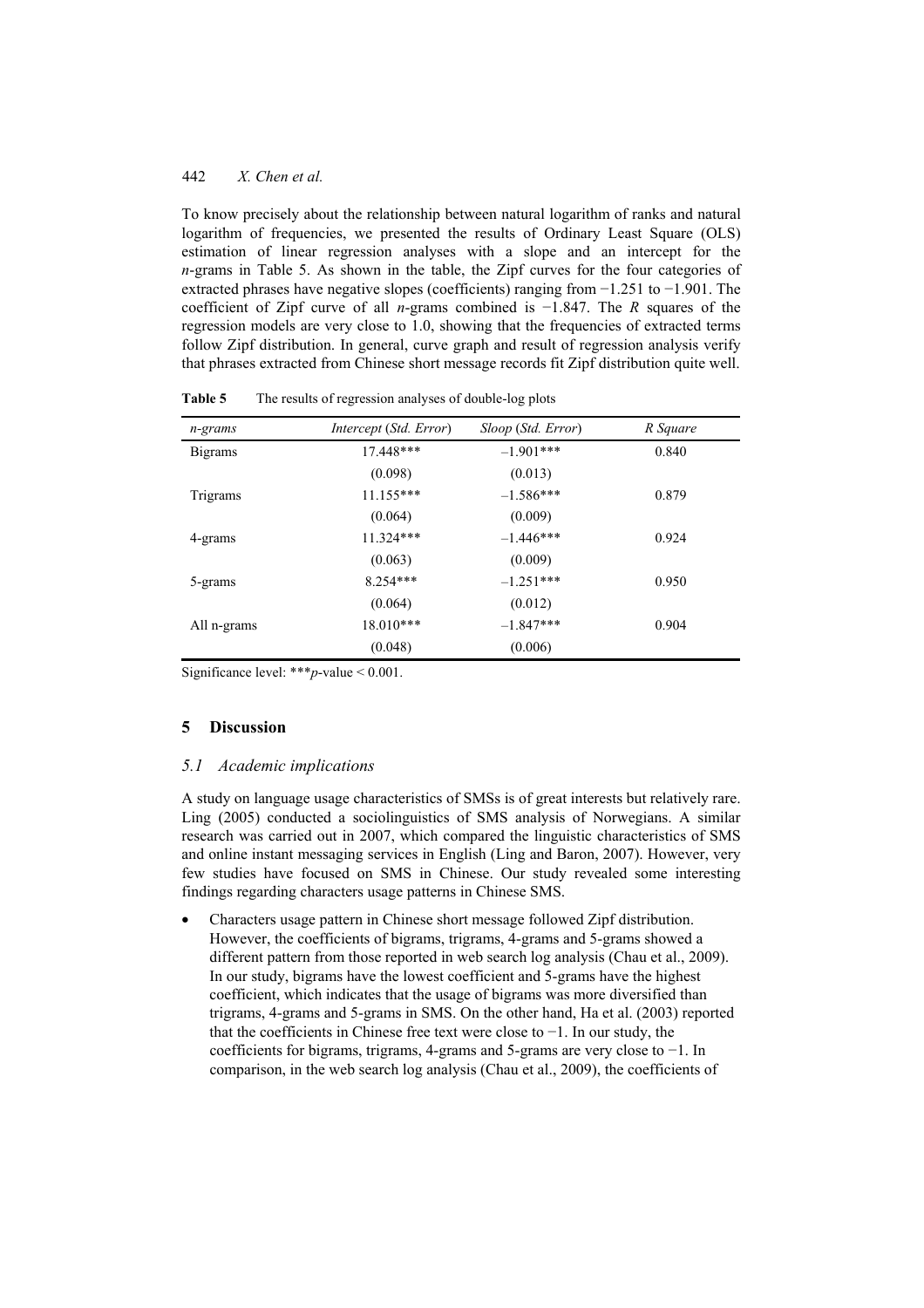trigrams, 4-grams and 5-grams were different from −1. We may conclude that the language of SMS in Chinese is more similar to language in free text in Chinese.

- Compared with the studies on Chinese free text analysis (Ha et al., 2003) and web search log analysis where most frequently used bigrams are nouns about things, in our study most bigrams are about time, personal pronouns, or names. This indicates that there are more conversational elements in the language of SMS than topic elements.
- From Tables 2 and 3, it can be observed that frequency of bigrams is much higher than those of trigrams, 4-grams and 5-grams, which means that basic units of SMS language are bigrams. This phenomenon may be due to the fact that typing in hand phone is not an easy task and length of SMS is limited to 70 Chinese characters, so that people tend to send short and quick information to others.

#### *5.2 Managerial implications*

Our results are also meaningful to mobile service providers. The key words analysis reveals that issues about bank account and daily life are the two most popular topics in SMS communication. This fact reflects two challenges to current operators of mobile services. First, protection of privacy information is a crucial problem. Service providers should pay much more attention to protecting privacy information to avoid safety issues such as phishing attacks via SMS services. The second challenge is how to make use of SMS information legally. Detailed analysis of SMS information can reveal important preferences of mobile phone users, for example, what a people may need when and where. Making use of those context information can help provide more sophisticated and personalised services to users. However, it is always important to make users feel that their privacy is protected and has not been misused.

#### **6 Conclusion and future work**

In this paper, we reported an exploratory study of Chinese *n*-grams usage in SMS. We analysed SMS logs from three different provinces of China. To our knowledge, this paper provides detailed analyses and discussions on Chinese *n*-gram usage in SMS that were not reported in previous studies in this area. Our analysis consisted of three different aspects. First, we studied distribution of LCD, RCD and Association Norm (AN) in our sample. The findings in our study can provide some clues for the determination of the threshold values for the extraction. Second, we studied the most popular *n*-grams in Chinese SMS text. We discovered in this study that bigrams and trigrams in Chinese SMS are mostly related to daily life, such as time and activities. In contrast, 4- and 5-grams contain more complete semantic meanings and, therefore, are used to express greetings, grooming and commercial information to the receivers.

Note that the data collected in the current study was pre-processed by the middleware, which prevented privacy disclosure before we downloaded the logs to our computers. Because of the issue of protection, all the telephone numbers were removed and all the records were combined. As a result, the frequencies reported in this paper are averages over all the samples. But considering the size of the sample, it is still acceptable.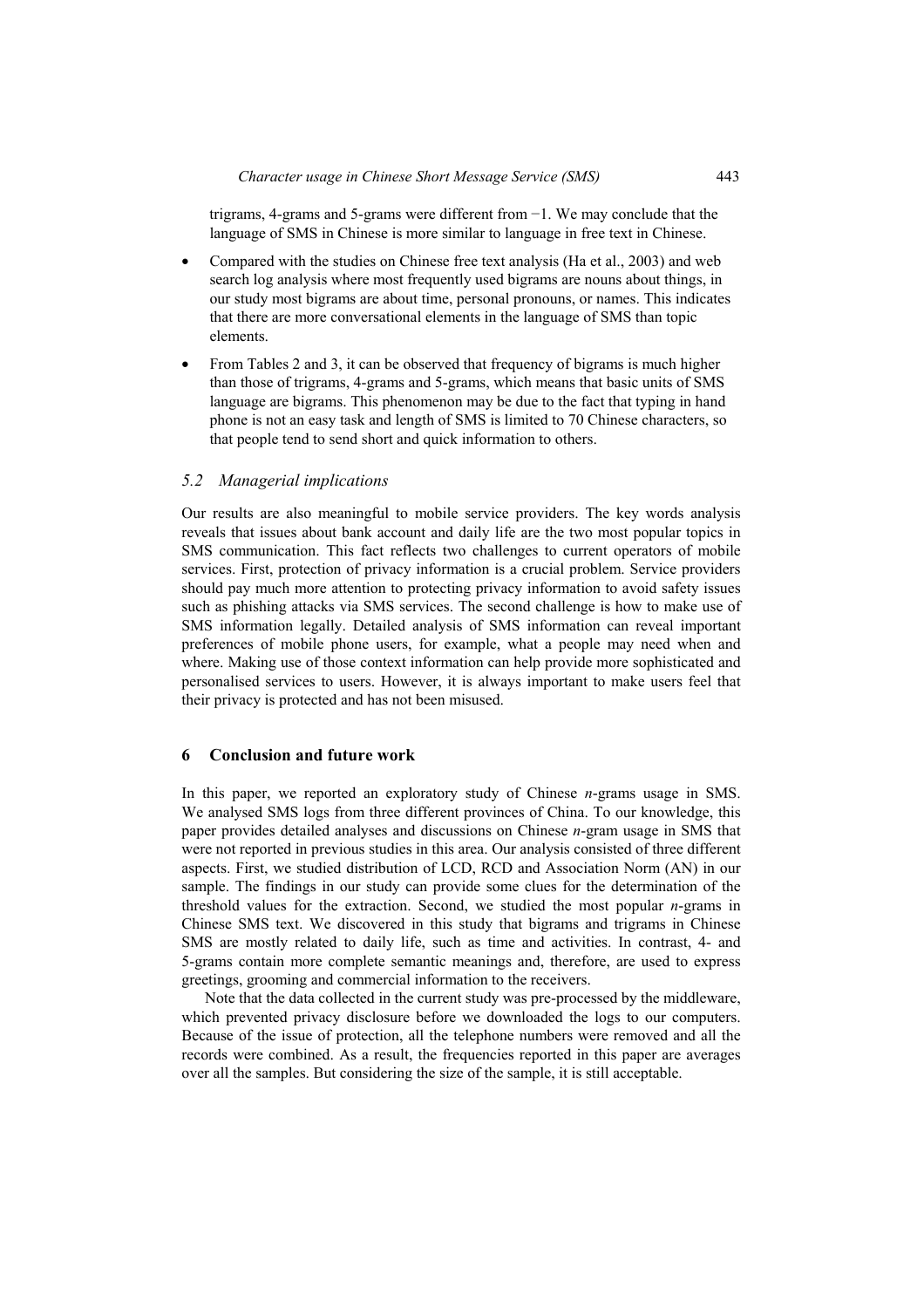On the other hand, the current data came from three major provinces in China, owing to differences in culture and dialects, the findings may not be directly applicable to other Chinese users (e.g., Hong Kong and Taiwan). Future research will be needed to study the similarities and differences in the *n*-gram usage characteristics among these groups of users.

#### **Acknowledgements**

The authors thank the Editor-in-Chief and the reviewers for helpful comments on earlier drafts of this paper. The research related to this paper was directly supported by a research grant from the National Natural Science Foundation of China (Project No. 71002083 and 71072118), a research grant supported by the PhD Programme Foundation of the Ministry of Education of China (Project No. 20100101120096), and a key research project of National Social Science Foundation (Project No. 10&ZD047).

#### **References**

- Arpita, K. and Sapna, R. (2012) 'Mobile marketing in Indian retail: a preliminary investigation of relationship and promotional endeavours through Short Message Service', *International. Journal of Business Competition and Growth*, Vol. 2, No. 2, pp.110–128.
- Baidu (2011) *A Report on the Development of Chinese Mobile Internet*, Obtained from the Internet: http://developer.baidu.com/download?f=2011Q3 (Accessed July, 2012).
- Chau, M., Fang, X. and Yang, C.C. (2007) 'Web searching in Chinese: a study of a search engine in Hong Kong', *Journal of the American Society for Information Science and Technology*, Vol. 58, No. 7, pp.1044–1054.
- Chau, M., Lu, Y., Fang, X. and Yang, C.C. (2009) 'Characteristics of character usage in Chinese web searching', *Information Processing and Management*, Vol. 45, pp.115–130.
- Chien, L-F. (1994) 'PAT-tree-based adaptive keyphrase extraction for intelligent Chinese information retrieval', *Information Processing and Management*, Vol. 35, No. 4, pp.501–521.
- Chien, L-F. (1997) 'PAT-tree-based keyword extraction for Chinese information retrieval', *Proceedings of the ACM SIGIR International Conference on Information Retrieval (SIGIR '97)*, Philadelphia, PA, USA, pp.50–59.
- Chien, L-F. (1999) 'PAT-tree-based adaptive keyphrase extraction for intelligent Chinese information retrieval', *Information Processing and Management*, Vol. 35, No. 4, pp.501–521.
- Constantinos-Vasilios, P. and Ifigeneia M. (2008) 'Mobile services: potentiality of Short Message Service as new business communication tool in attracting consumers', International Journal of Mobile Communications, Vol. 6, No. 4, pp.456–466.
- Dickinger, A. and Haghirian, P. (2004) 'An investigation and conceptual model of SMS marketing', *Proceedings of the 37th Hawaii International Conference on System Sciences (HICSS '2004)*, pp.1–10.
- Ha, L.Q., Sicilia-Garcis, E.I., Ming, J. and Smith, F.J. (2003) 'Extension of Zipf's law to word and character N-grams for English and Chinese', *Computational Linguistics and Chinese Language Processing*, Vol. 8, No. 1, pp.77–102.
- Hui, L. (2008) 'Boss boosts China mobile Shandong', *Huawei Technologies Magazine*, Vol. 40, pp.38–40.
- Khoo, C.S.G., Dai, Y. and Loh, T.E. (2002) 'Using statistical and contextual information to identify two- and three- character words in Chinese text', *Journal of the American Society for Information Science and Technology*, Vol. 53, No. 5, pp.365–377.